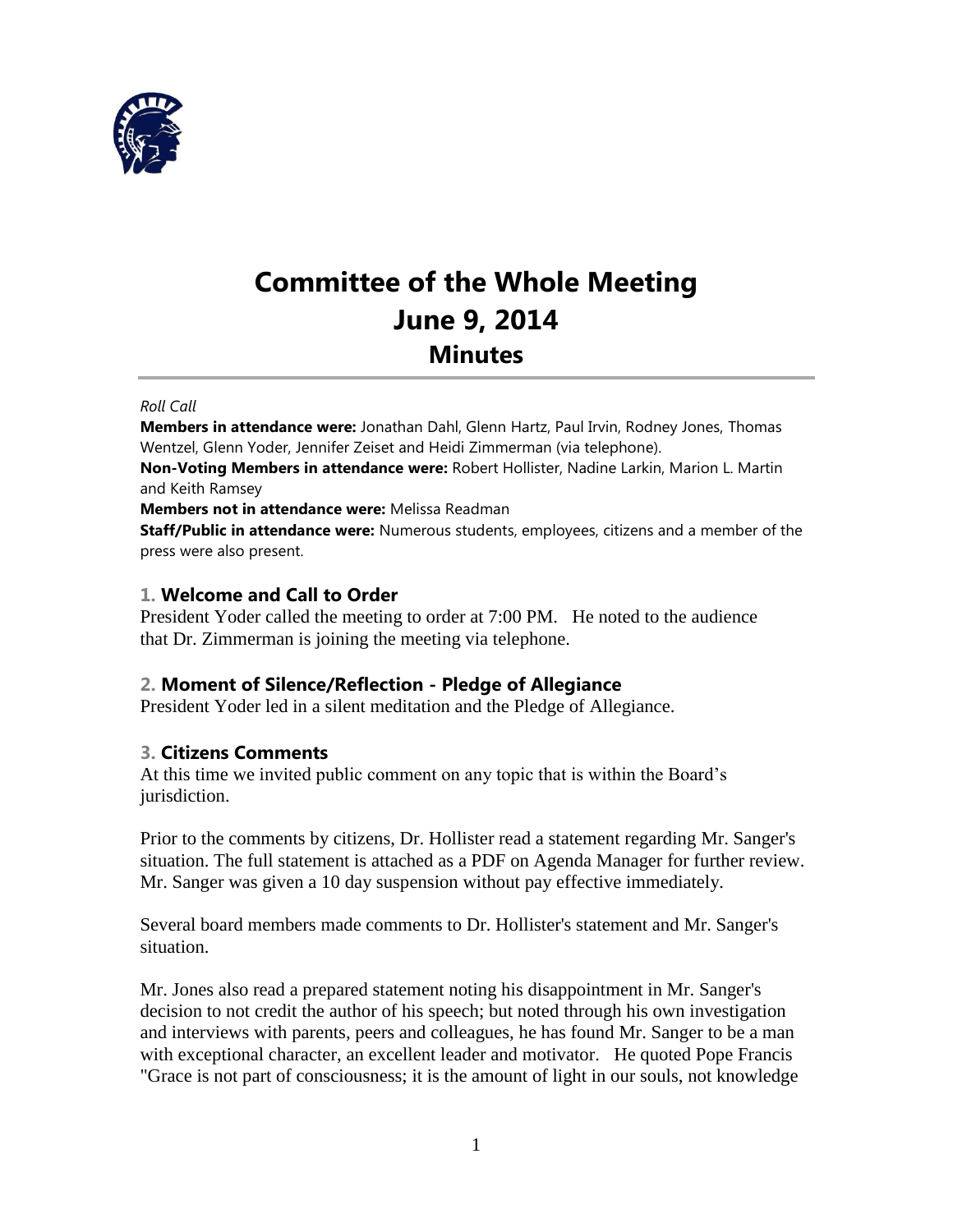nor reason." He agrees that Mr. Sanger should remain as principal of GSHS and trusts this will bring an opportunity for growth and teaching.

Mr. Wentzel noted he has served almost 20 years on the school board dealing with many issues of misconduct or bad judgment, but he expects and believes this will be a learning experience for all. It will be an opportunity for Mr. Sanger, our school and our district to grow through this unfortunate situation.

Mrs. Zeiset echoed Mr. Jones' words knowing this action was wrong and our choices have consequences. We as a board are glad to extend grace knowing this will change who you are.

Mr. Yoder added his agreement to the above statements.

Mr. Sanger thanked everyone for the opportunity to speak and said. "I am sorry for putting Garden Spot in a bad light. I did not do "The Spartan Way". He also said since his joining Elanco in 2011, he has always felt the support of the board and administrators. "This is a cross I will bear the rest of my life. Thank you."

We continued the meeting with Citizens' Comments:

## Loyda Vargas, New Holland

Ms. Vargas has been very happy with Mr. Sanger and Mr. Cox and she wanted to thank the board for hiring this team. They know the students by name and she looked to Mr. Sanger and said, 'you are my hero'.

## Daryl Martin, Terre Hill

Mr. Martin stated Mr. Sanger is human and our students want to see real people. Showing the students how mistakes gets handled are very important to the student body. He said a prayer.

Kristen Erlwein (Special Education Teacher at the High School)

Ms. Erlwein also spoke in favor of Mr. Sanger knowing that she and her team have also made huge mistakes with parents and students. Elanco is family and family sticks together. We will use this as a teachable moment and she thanked the board for having a heart and keeping Mr. Sanger.

Matt Hawkins (Spanish Teacher at the High School)

Mr. Hawkins said when Mr. Cox and Mr. Sanger came on board as a team, they have made a powerful change in the high school. If anyone deserves a second chance, it is Mr. Sanger. Thank you for giving that to him.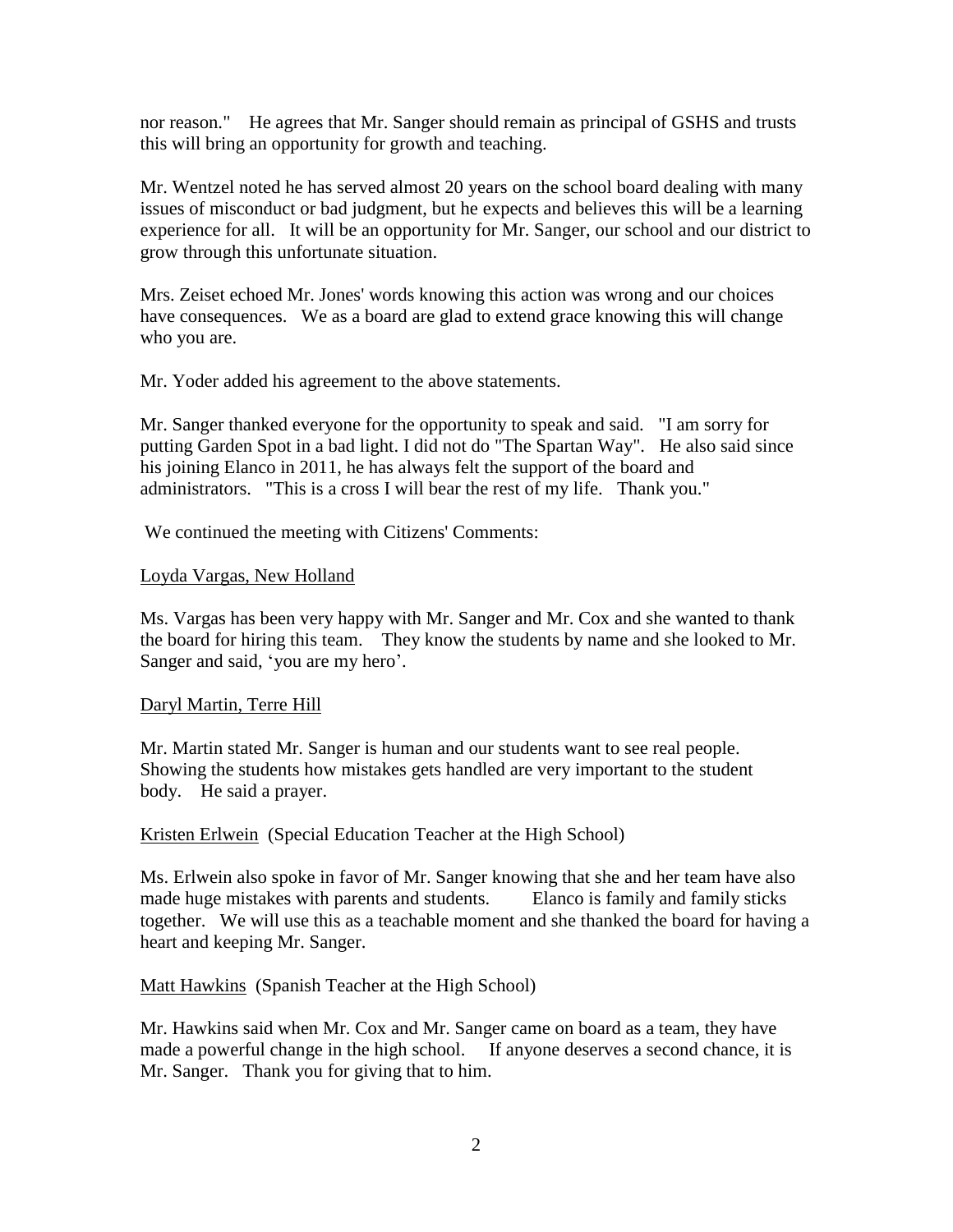#### **4. Approve Personnel Report**

Mr. Wentzel made a motion to approve the personnel report with a second by Mr. Irvin. **The motion was approved. (8-0; 1 absent)** Dr. Zimmerman was voting by telephone and Mrs. Readman was absent.

Mrs. Kara Martin introduced Traci Tempone, the new Autistic Support Teacher at New Holland Elementary; and Mr. Curt McCaskey introduced Jenna Bucklew, the new 2nd grade teacher at Blue Ball Elementary. Congratulations were extended to both.

## **5. Approval of the Agreement between the Eastern Lancaster County School District and the Eastern Lancaster County Education Association**

Mr. Irvin made a motion to approve the Agreement between Eastern Lancaster County School District and the Eastern Lancaster County Education Association. Mr. Wentzel seconded the motion. Before voting, Mr. Hartz commented there were spirited conversations as always but wanted to thank everyone for their patience in this process. Mr. Jones and Mr. Yoder echoed this comment and also appreciated the professionalism shown through the process. **The motion was approved.** (8-0; 1 absent) Dr. **Zimmerman was voting by telephone and Mrs. Readman was absent.**

#### **6. Property and Services**

**6.1** Approval of Final Budget for General Fund Approval Resolution The final budget includes a proposed tax increase in the total amount of .2964 mills or 2.099%. The real estate tax rate for 2014-15 would be 14.4141.

**6.2** Approval of Annual Tax Levy Resolution This resolution sets the tax rates for 2014-15. The real estate tax rate would be set at 14.4141.

**6.3** Approval of the Homestead and Farmstead Exclusion Resolution This resolution sets the amount for the Homestead/Farmstead exclusion to be included on the July 1, 2014 tax bill. Based on data from the County Assessment Office and the District's 2014-15 allocation, the total reduction in assessment is \$4,487 (\$4,571 for 13-14) and \$64.68 (\$64.53 for 13-14) in real estate taxes for approved homesteads and the total reduction in assessment is \$4,487 (\$4,571 for 13-14) and \$64.68 (\$64.53 for 13-14) in real estate taxes for approved farmsteads.

**6.4** Authorize the Chief of Finance & Operations to make the necessary Budgetary Transfers for the 2013-14 school year after June 30, 2014 This authorization allows budget transfers to happen during the audit process. A listing of the transfers made will be brought to the September/October Board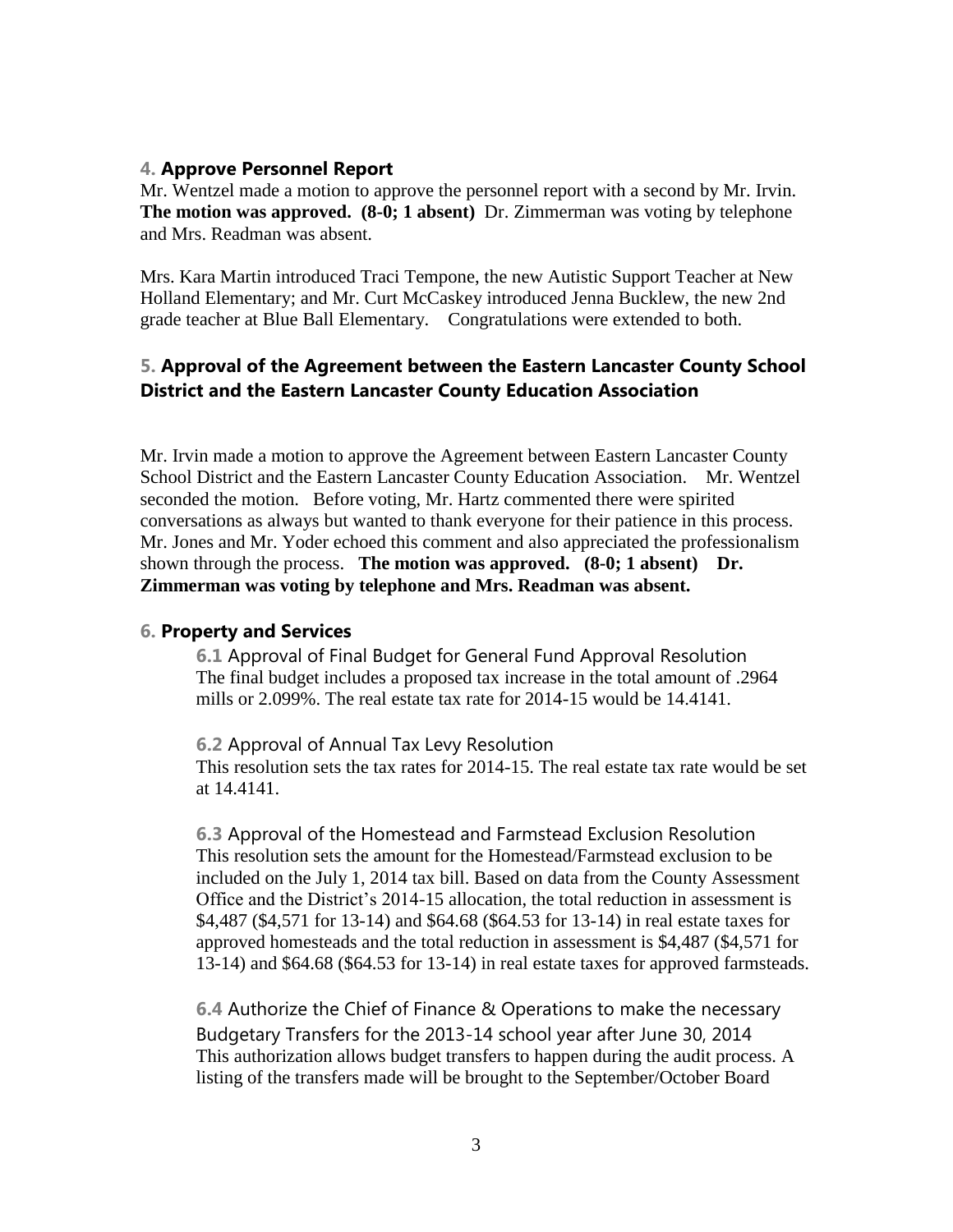Meeting for ratification.

**6.5** Approval of the Resolution for Commitment of June 30, 2014 Fund Balance

Although the amount to be committed does not need to be determined at this time, the specific purpose (i.e. PSERS) of the commitment needs to be approved prior to June 30, 2014 per GASB 54.

**6.6** Increase in Breakfast, Lunch and Milk Prices effective for 2014-15 school year

The Healthy, Hunger-Free Kids Act, which is effective July 1, 2011, requires schools participating in the School Nutrition Programs to price their school lunches so the reimbursement received for free meals or reduced price meals are not offsetting the cost to produce the paid meal. We are recommending increasing prices for next year per the attached document.

**6.7** Approval of the Resolution Setting Initial Measurement Period (IMP) and Stability Period (SP) to Comply with PPACA (Health Care Reform) Per previous discussions, I have set the Standard Measurement Period (SMP), Initial Administrative Period, and Stability Period(SP) based on the following:

1. ELANCO's health plan is a fiscal year plan with a plan year of 7/1 to 6/30.

2. Open enrollment is currently offered during the month of November for 1/1.

 3. ELANCO wishes to delay compliance until 7/1/15 but would thereafter want to measure FT status on a calendar year basis.

#### **PROPOSED PLAN:**

TRANSITIONAL FRAMEWORK FOR FISCAL YEAR PLAN (DELAYED COMPLIANCE) USE PARTIAL YEAR SMP/STABILITY PERIOD FOR 2014 AND CONVERT TO 12-MONTH FRAMEWORK

| <b>Initial 6-Month SMP</b> | <b>Initial Admin, Period</b> | <b>Initial 6-Month</b> |
|----------------------------|------------------------------|------------------------|
| <b>Stability Period</b>    |                              |                        |
| $12/1/14 - 5/31/15$        | 6/15                         | $7/1/15 - 12/31/15$    |

Please Note: All variable hour employees who are employed for an average of 30 or more hours of service per week during this Initial 6-Month SMP and who were not offered coverage during the most recent open enrollment would be offered coverage to become effective 7/1/15-12/31/15. Thereafter, the offer of coverage would be made to qualifying employees on 1/1 of each plan year – starting 1/1/16.

THEN CONVERT TO A 12-MONTH FRAMEWORK AS FOLLOWS:

| <b>Subsequent SMP</b>    | <b>Subsequent Admin Periods</b> | <b>Subsequent</b> |
|--------------------------|---------------------------------|-------------------|
| <b>Stability Periods</b> |                                 |                   |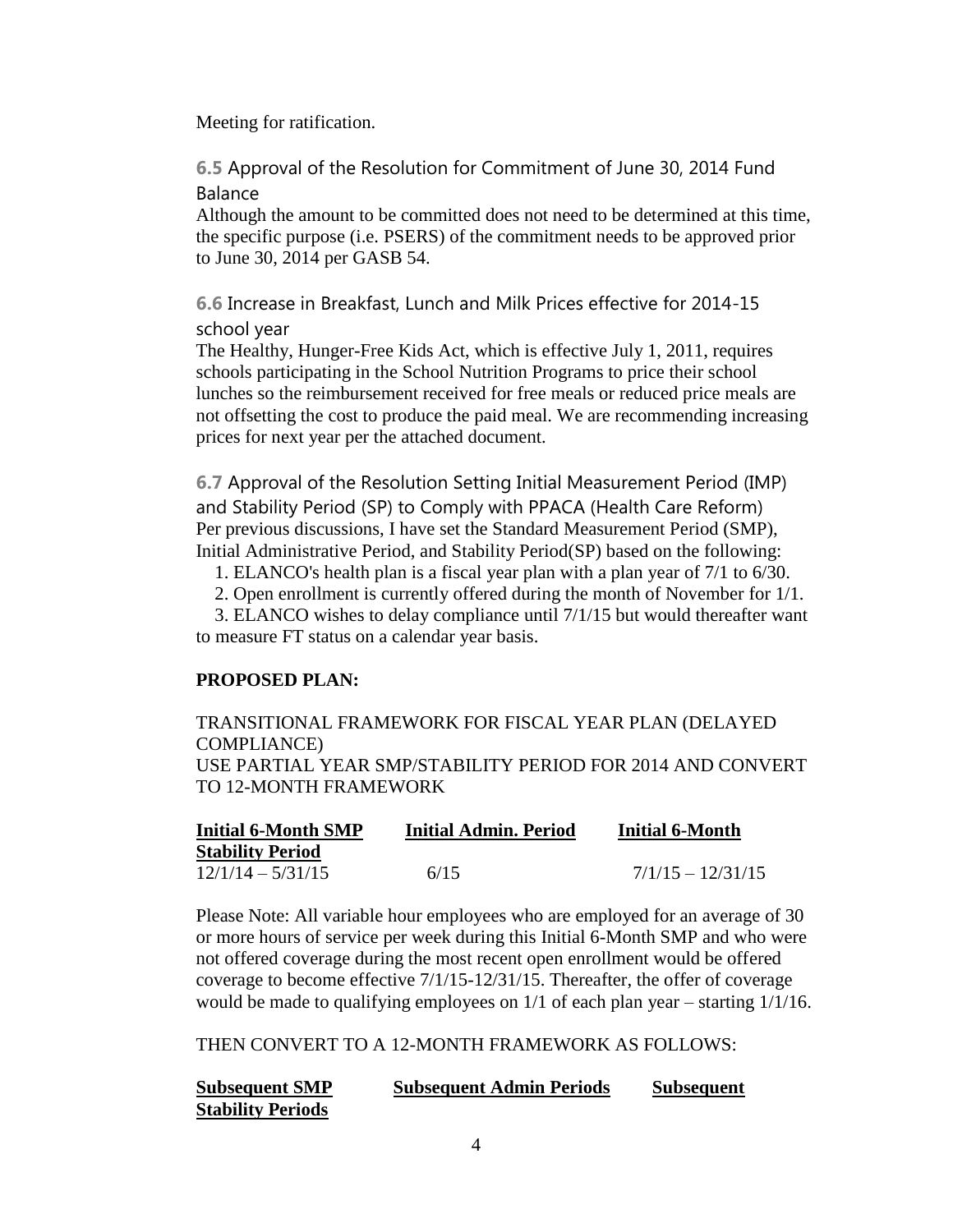| $10/15/14 - 10/14/15$ | $10/15/15 - 12/31/15$ | $1/1/16 - 12/31/16$ |
|-----------------------|-----------------------|---------------------|
| $10/15/15 - 10/14/16$ | $10/15/16 - 12/31/16$ | 1/1/17 - 12/31/17   |

**6.8** Approve Change Order(s) for the Brecknock Elementary School Project and to authorize the Chief of Finance & Operations to sign **General Contractor - MCA Construction:**

#11 - Provide new painted wood trim adjacent hollow metal door frames and other miscellaneous repairs throughout the project \$10,672.00

**6.9** All Sports Insurance Renewal

After discussion, the board felt the best plan was to insure football only with the 80%- 20% plan and zero deductible.

**6.10** Information Items – None

## **7. Program**

**7.1** Authorize the Superintendent of Schools to sign a contract with Warwick School District for Warwick IEP Writer.

The District is moving from eStar to Warwick IEP Writer which is a software program used to develop special education paperwork, ie: evaluations, reevaluations, IEPs, GIEPs, NOREPs, etc. The cost is \$16,715.00 per year. This program is used by several districts in Lancaster County and effectively integrates with PowerSchool and the state reporting systems.

**7.2** Information Items

- 1. New High School Courses for 2014-2015 School Year
	- 1. Social Studies Developed by the content teacher to align with PA Core Standards and is a dual-enrollment course with HACC
		- Western Civilization
			- Text *A History of Western Society Vol. 2 - From Absolutism to the Present, 10th Edition* by McKay, Hill, and Buckler

Music - Developed by the content teacher to align with PA Core Standards Vocal Techniques

Text - *Adventures in Singing, 4th Edition* by Ware

Text - *Successful Warm-Ups Book 1* by Tefler

Text - *One Minute Theory for the Choral Music Classroom* Publisher KJOS Music Company

2. The Social Studies Department is looking for the adoption of an etext as a primary source for the World Religion Course at the Garden Spot High School for the 14- 15 school year. This text will also serve as a online database for research in the LMC. Cost of the etext is \$126.25 per year for the subscription.